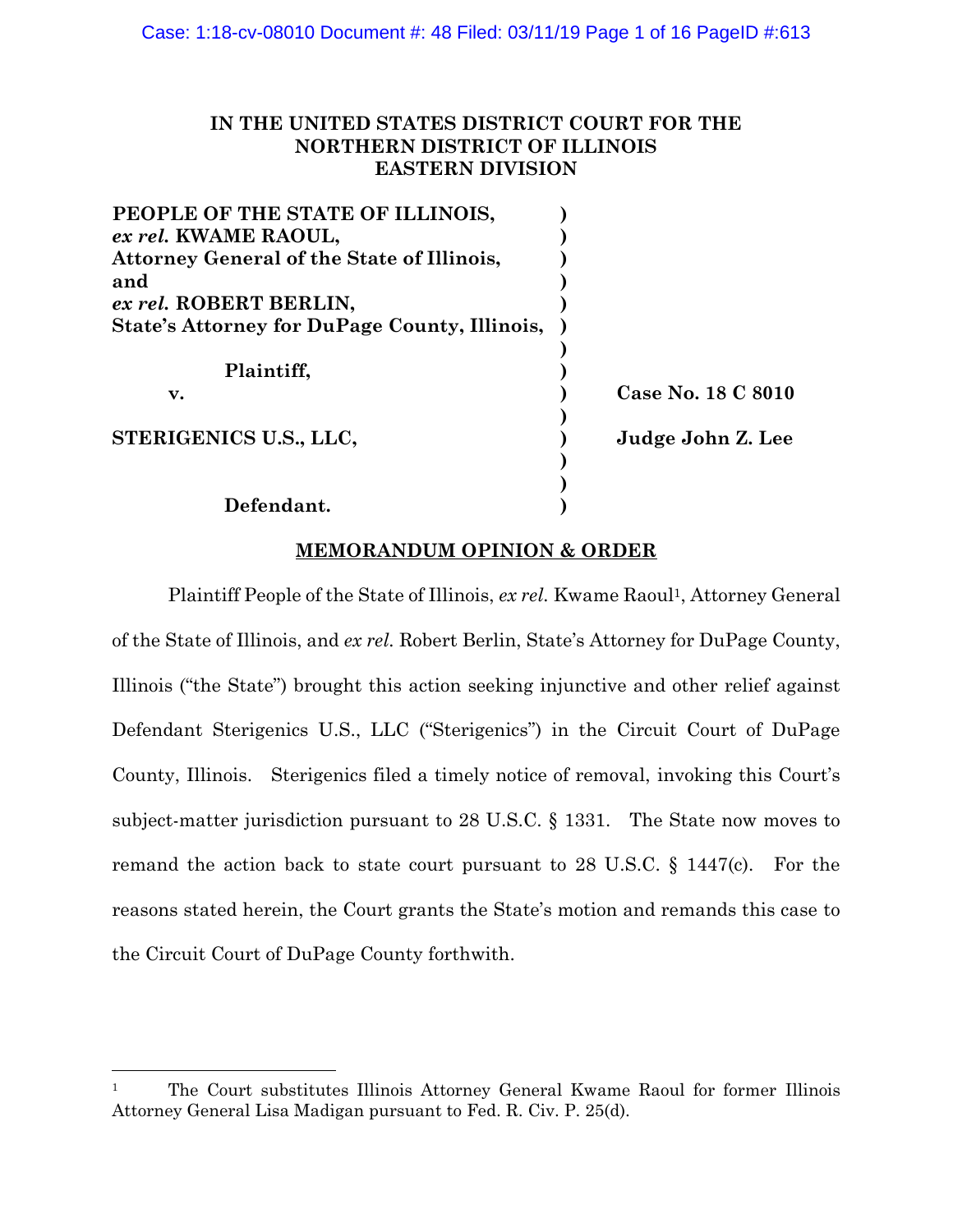### **Background**

Sterigenics is a Delaware limited liability company that operates a medicalequipment sterilization facility in Willowbrook, Illinois. Compl. ¶¶ 5–6, 13, ECF No. 1-1. Since January 2006, Sterigenics has operated under a permit issued by the Illinois Environmental Protection Agency ("IEPA") under its Clean Air Act Permit Program ("CAAPP"), which allows the company to emit a controlled amount of ethylene oxide gas as a part of its sterilization process. *Id.* ¶¶ 9, 16–17.

Sterigenics's most recent CAAPP permit was issued in June 2015 and incorporates the Clean Air Act National Emission Standards for Hazardous Air Pollutants ("NESHAP"). *Id.* ¶ 18. These standards require facilities to control ethylene oxide emissions in certain parts of their systems by at least 99%. *Id.* Under its permit, Sterigenics can emit up to 18.2 tons (36,400 pounds) of ethylene oxide per year. *Id.* ¶ 39. Since 2006, Sterigenics has reported much lower emissions, ranging between 4,200 and 7,340 pounds per year. *Id.* ¶ 22.

The United States Environmental Protection Agency ("USEPA") collected air samples at 26 locations near the Sterigenics facility in May 2018. *Id.* ¶ 38. It provided data—which incorporated Sterigenics's below-permit emissions levels—to the United States Department of Health and Human Services Agency for Toxic Substances and Disease Registry ("ATSDR") for evaluation. *Id.* ¶ 40. In doing so, the USEPA asked the ATSDR to "review air measurements of [ethylene oxide] and modeling results of [ethylene oxide] emissions from Sterigenics and specifically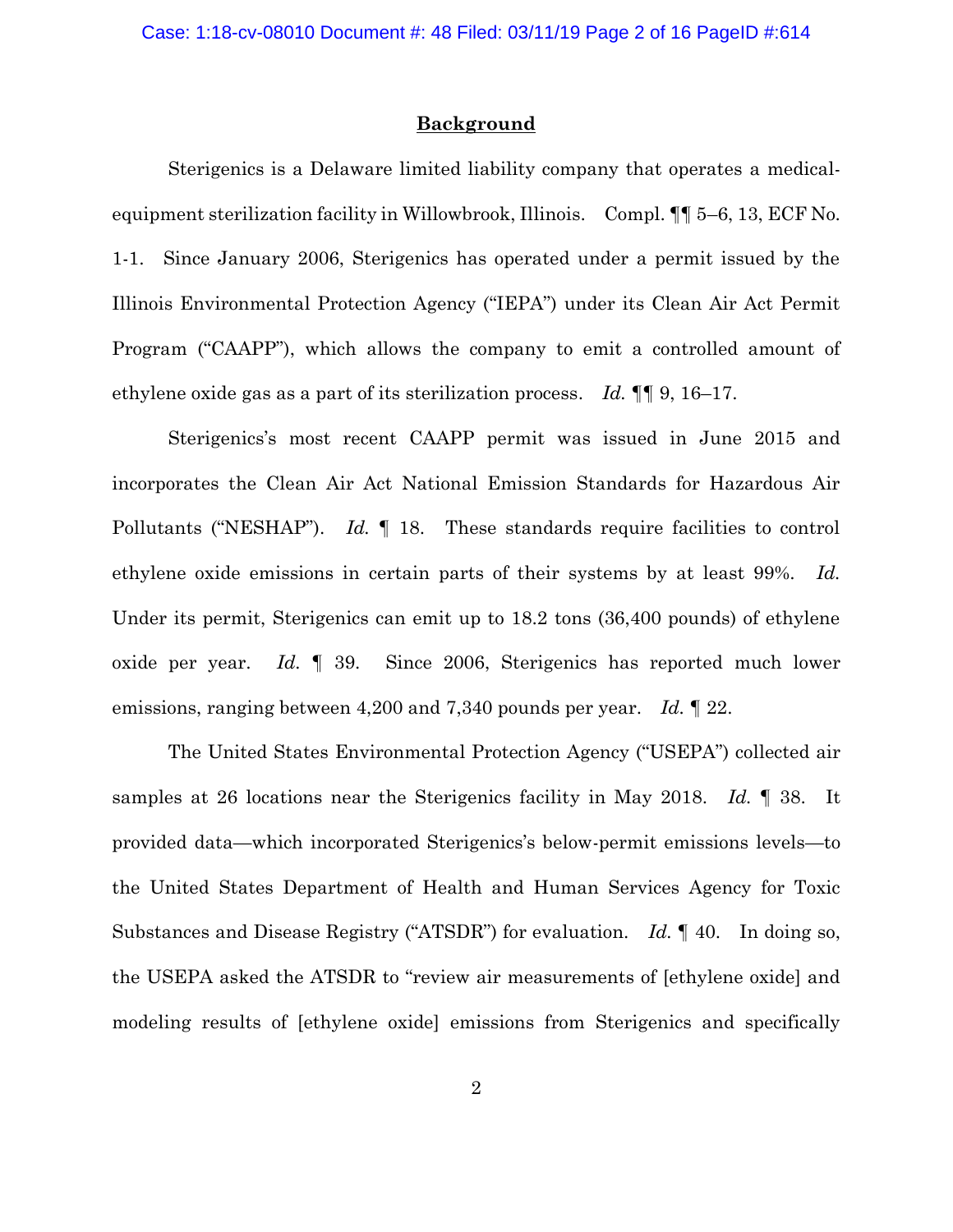### Case: 1:18-cv-08010 Document #: 48 Filed: 03/11/19 Page 3 of 16 PageID #:615

answer the question: 'If modeled and measured ethylene oxide concentrations represent long term conditions, would they pose a public health problem for people living and working in Willowbrook?'" *Id.*

The ATSDR responded to the inquiry in July 2018. *Id.* ¶ 41. It concluded that "residents and workers" near the Sterigenics facilities "are exposed to elevated airborne [ethylene oxide] concentrations from facility emissions." *Id.* Although noting that it was difficult to assess the long-term public health implications of this exposure, the ATSDR concluded that—based on the maximum current ethylene oxide measurements—"*an elevated cancer risk exists* for residents and off-site workers in the Willowbrook community surrounding the Sterigenics facility." *Id.* (emphasis in original).

Sterigenics is located in a "densely populated" area, with approximately 19,271 people living within a mile of its boundary. *Id.* ¶ 34. Furthermore, 10 schools fall within a two-mile distance of the facility, as do multiple parks, government buildings, and businesses. *Id.* According to 2010 United States Census data, 3,494 children ages 5 years and younger—who are more susceptible to cancer risks from ethylene oxide than adults—live within 3 miles of the Sterigenics facility. *Id.* ¶ 36.

The State brought this lawsuit on October 30, 2018, "at the request" of the IEPA. *Id.* ¶ 2. The complaint alleges that, even with emissions "substantially lower" than the amounts permitted under Sterigenics's CAAPP permit, an elevated cancer risk exists for residents and workers in the Willowbrook community. *Id.*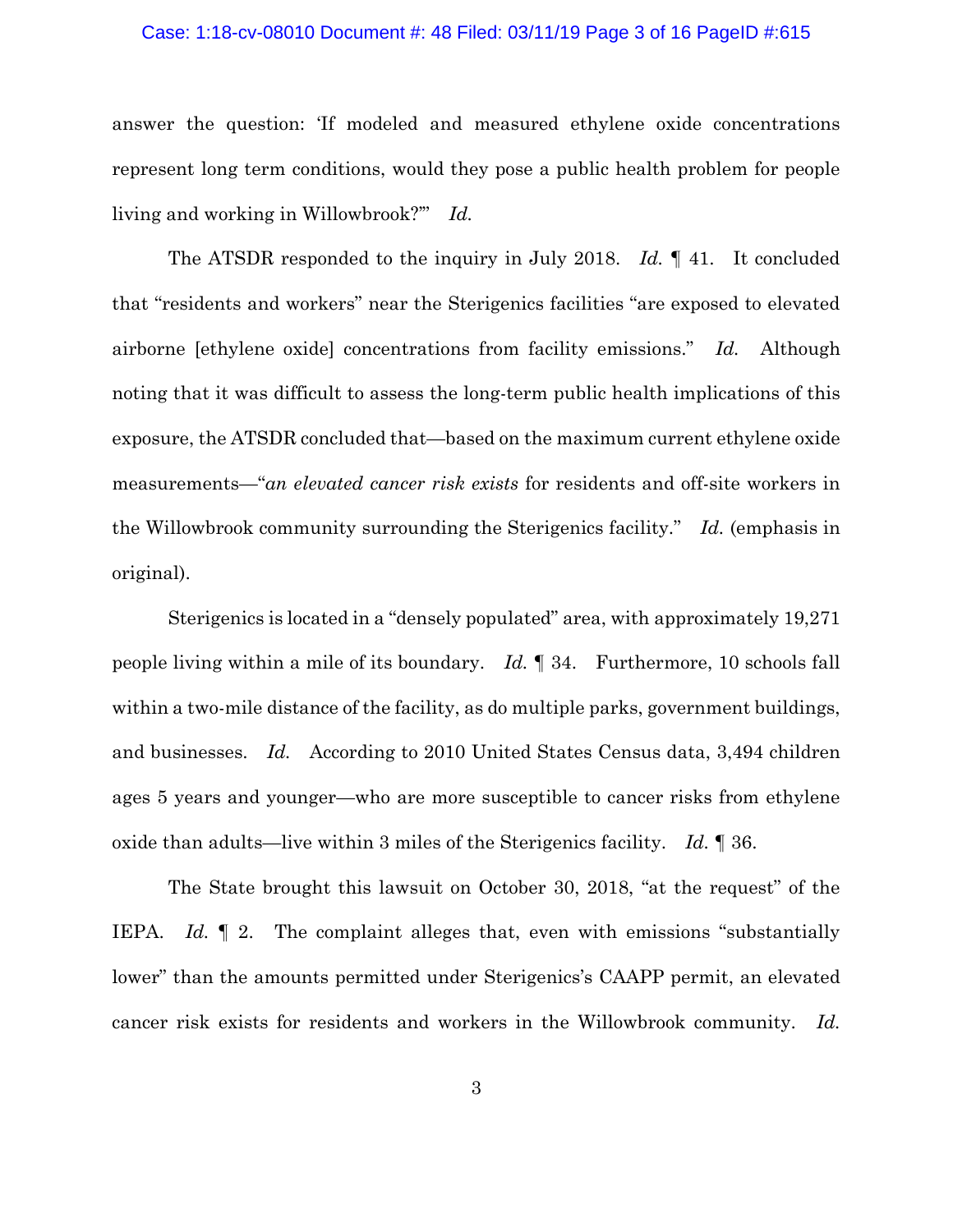#### Case: 1:18-cv-08010 Document #: 48 Filed: 03/11/19 Page 4 of 16 PageID #:616

¶ 44. Sterigenics's permit, the State contends, "allows the 'public health hazard' as found by the ATSDR in its report to continue unabated." *Id.*

The State's complaint asserts claims under Section 9(a) of the Illinois Environmental Protection Act, 415 Ill. Comp. Stat. 5/9(a), as well under a provision of the Illinois Pollution Control Board Air Pollution Regulations, 35 ILL. ADMIN. CODE § 201.141. Compl. at 15. The State also alleges a common-law claim of public nuisance. *Id.* at 16. The State seeks (1) an injunction against future violations, (2) an order setting "operational limits" or "emission limits," (3) an order requiring Sterigenics to "immediately undertake the necessary action that will result in a final and permanent abatement" of the violations, and (4) civil penalties, attorney's fees, and costs. *Id.* at 15–17.

Sterigenics filed its notice of removal on December 5, 2018, asserting that federal questions support the Court's subject-matter jurisdiction. ECF No. 1. Now before the Court is the State's motion to remand. ECF No. 28. At the Court's request, the parties filed supplemental briefs concerning the scope of federal jurisdiction. ECF Nos. 45, 46.

### **Legal Standard**

"Federal courts are courts of limited jurisdiction. They possess only that power authorized by Constitution and statute, which is not to be expanded by judicial decree.'" *United States v. Wahi*, 850 F.3d 296, 299 (7th Cir. 2017) (quoting *Kokkonen v. Guardian Life Ins. Co. of Am.*, 511 U.S. 375, 377 (1994)). When a plaintiff files a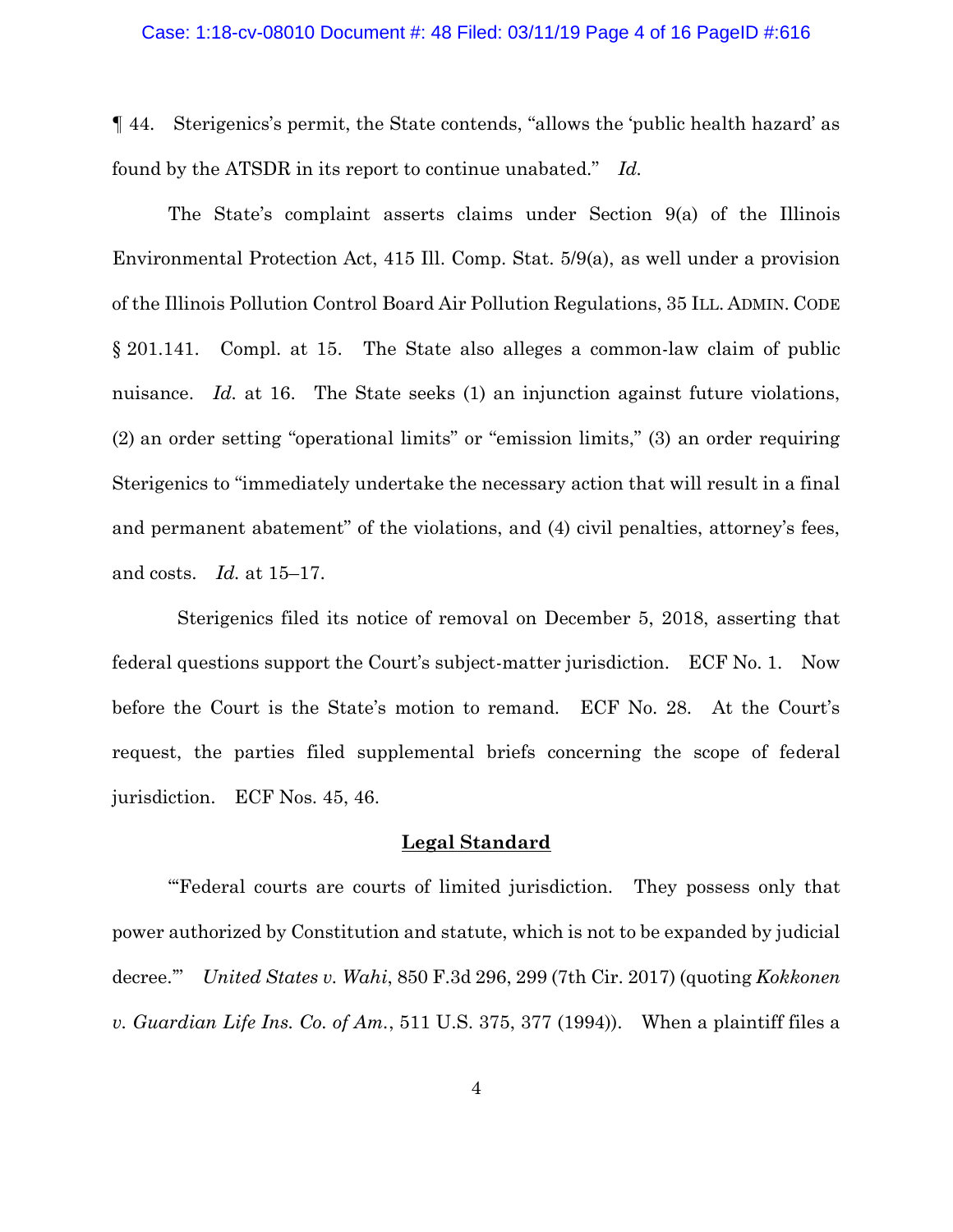### Case: 1:18-cv-08010 Document #: 48 Filed: 03/11/19 Page 5 of 16 PageID #:617

civil action in state court, the defendant may remove the action to federal court as long as the federal court would have had jurisdiction to hear the case at the time the plaintiff originally filed it. 28 U.S.C. § 1441(a); *Schur v. L.A. Weight Loss Ctrs., Inc.*, 577 F.3d 752, 758 (7th Cir. 2009). A defendant seeking removal bears the burden of establishing federal jurisdiction. *Tri-State Water Treatment, Inc. v. Bauer*, 845 F.3d 350, 352–53 (7th Cir. 2017); *Schur*, 577 F.3d at 758 (citing *Doe v. Allied-Signal, Inc.*, 985 F.2d 908, 911 (7th Cir. 1993)). If a federal court lacks jurisdiction over a case removed from state court, the case must be remanded. 28 U.S.C. § 1447(c); *Walton v. Bayer Corp.*, 643 F.3d 994, 998 (7th Cir. 2011).

Courts "interpret the removal statute narrowly and presume that the plaintiff may choose his or her forum." *Doe*, 985 F.2d at 911. Accordingly, "any doubts about the propriety of removing a particular action should be resolved against allowing removal." *Wirtz Corp. v. United Distillers & Vintners N. Am., Inc.*, 224 F.3d 708, 715 (7th Cir. 2000); *accord Schur*, 577 F.3d at 758.

A case arises under federal law if either (1) federal law creates the cause of action or (2) the plaintiff's right to relief necessarily depends on the resolution of a substantial question of federal law. *See Bennett v. Sw. Airlines Co.*, 484 F.3d 907, 909 (7th Cir. 2007); *Giles v. Chi. Drum, Inc.*, 631 F. Supp. 2d 981, 983–84 (N.D. Ill. 2009). In *Grable & Sons Metal Products, Inc. v. Darue Engineering & Manufacturing*, the Supreme Court explained that a "substantial question of federal law" exists if (1) there is a substantial and "actually disputed" federal issue, and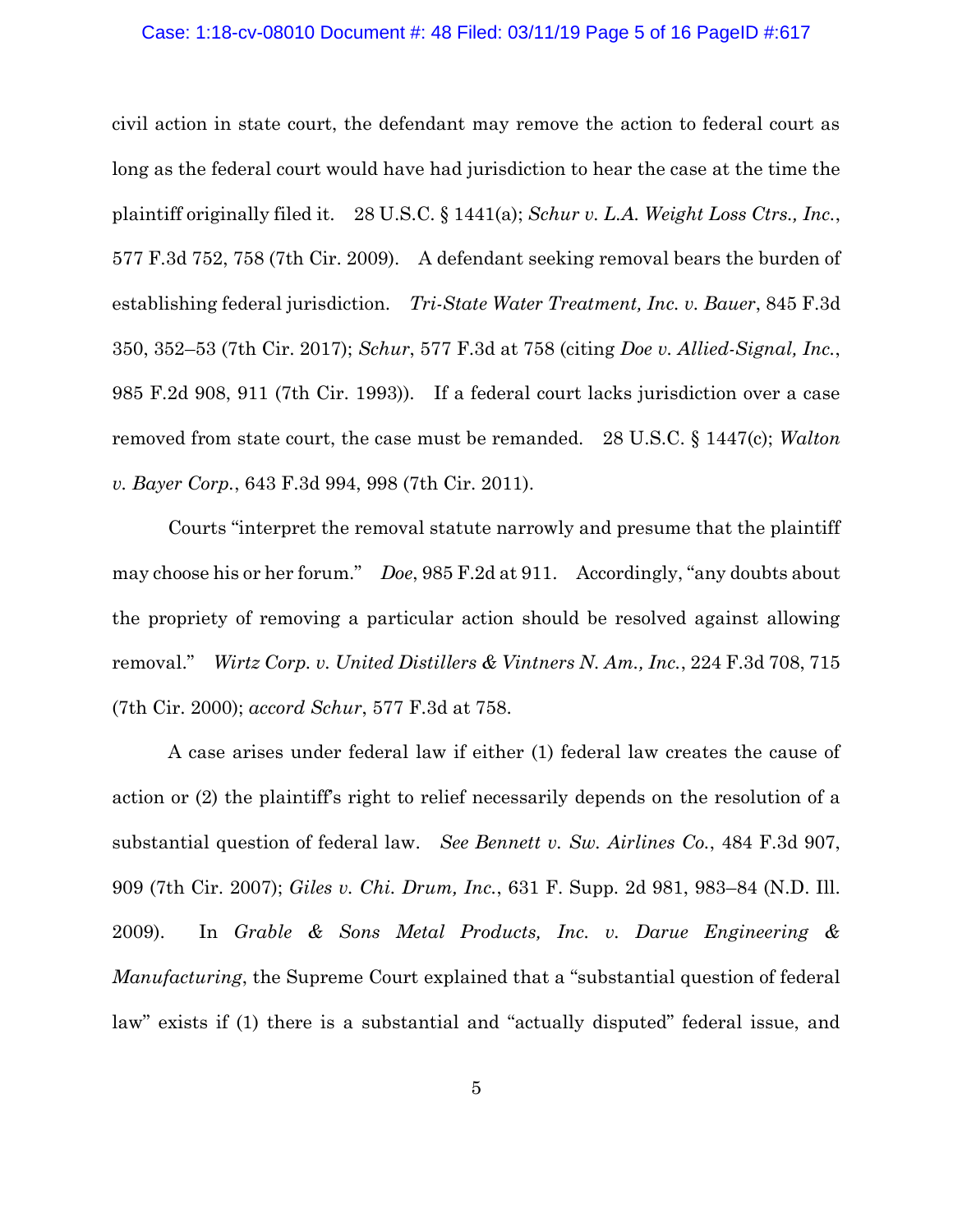### Case: 1:18-cv-08010 Document #: 48 Filed: 03/11/19 Page 6 of 16 PageID #:618

(2) the exercise of federal jurisdiction will not disturb the "congressionally approved balance of federal and state judicial responsibilities." 545 U.S. 308, 314 (2005).

In either case, the existence of a federal question must be plain from the face of the plaintiff's "well-pleaded complaint." *Caterpillar, Inc. v. Williams*, 482 U.S. 386, 392 (1987). That there may be federal *defenses* to the complaint is of no import, if the complaint relies exclusively on state law. *See id.* at 392–93; *Chi. Tribune Co. v. Bd. of Trs. of Univ. of Ill.*, 680 F.3d 1001, 1003 (7th Cir. 2012). That said, a plaintiff may not strategically avoid federal jurisdiction by engaging in "artful pleading"; in other words, "[a] plaintiff may not frame his action under state law and omit federal questions that are essential to recovery." *Burda v. M. Ecker Co.*, 954 F.2d 434, 438 (7th Cir. 1992).

### **Analysis**

Sterigenics argues primarily that the State's complaint raises substantial and disputed federal issues concerning the relationship of Illinois's environmental laws and regulations to the federal Clean Air Act ("CAA"), 42 U.S.C. §§ 7401, *et seq*. Additionally, Sterigenics contends, federal law creates at least one cause of action in the complaint due to the USEPA's incorporation of Illinois's air-pollution regulations as a part of its State Implementation Plan ("SIP"). The State, for its part, responds that its complaint raises issues under only state environmental laws and regulations, and that any concerns about standards under the CAA amount to federal defenses that do not support removal.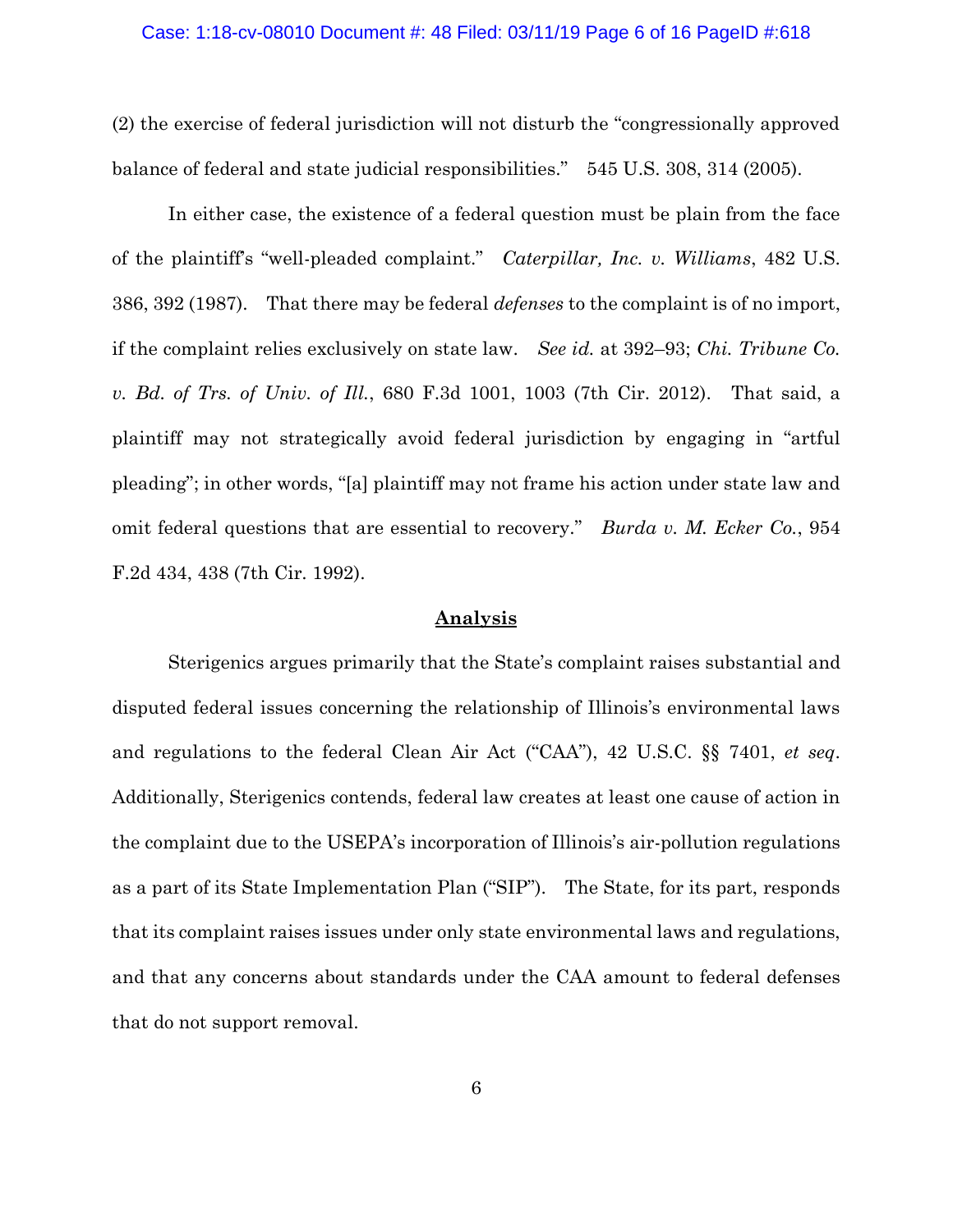### **I. Disputed Federal Issues: Clean Air Act**

 $\overline{a}$ 

The CAA directs the USEPA to identify air pollutants and set national ambient air quality standards for each pollutant. 42 U.S.C. §§ 7408, 7409. In turn, the CAA recognizes that air pollution and control is the "primary responsibility of States and local governments." *Id.* § 7401(a)(3). Accordingly, the CAA requires states to adopt SIPs, which must provide for "implementation, maintenance, and enforcement" of air quality standards. *Id.* § 7410(a)(1).

Each SIP must include, among other things, emission limitations and control measures to ensure compliance with the national ambient air quality standards. *Id.* § 7410(a)(2)(A). Once a SIP is approved by the USEPA, it is subject to federal enforcement under the CAA and is codified as a federal regulation. *See id.* § 7413; 40 C.F.R. § 52.720(c) (incorporating Illinois's SIP by reference).

Beyond the implementation of a SIP, states maintain their authority to regulate air pollution, including by adopting or enforcing (1) "any standard or limitation respecting emissions of air pollutants" or (2) "any requirement respecting control or abatement of air pollution," as long as it is not "less stringent than the standard or limitation" under the CAA or a SIP. 42 U.S.C. § 7416.<sup>2</sup>

<sup>2</sup> This provision, commonly referred to as a "savings clause" states, in its entirety: "Except as otherwise provided in sections 1857c-10(c), (e), and (f) (as in effect before August 7, 1977), 7543, 7545(c)(4), and 7573 of this title (preempting certain State regulation of moving sources) nothing in this chapter shall preclude or deny the right of any State or political subdivision thereof to adopt or enforce (1) any standard or limitation respecting emissions of air pollutants or (2) any requirement respecting control or abatement of air pollution; except that if an emission standard or limitation is in effect under an applicable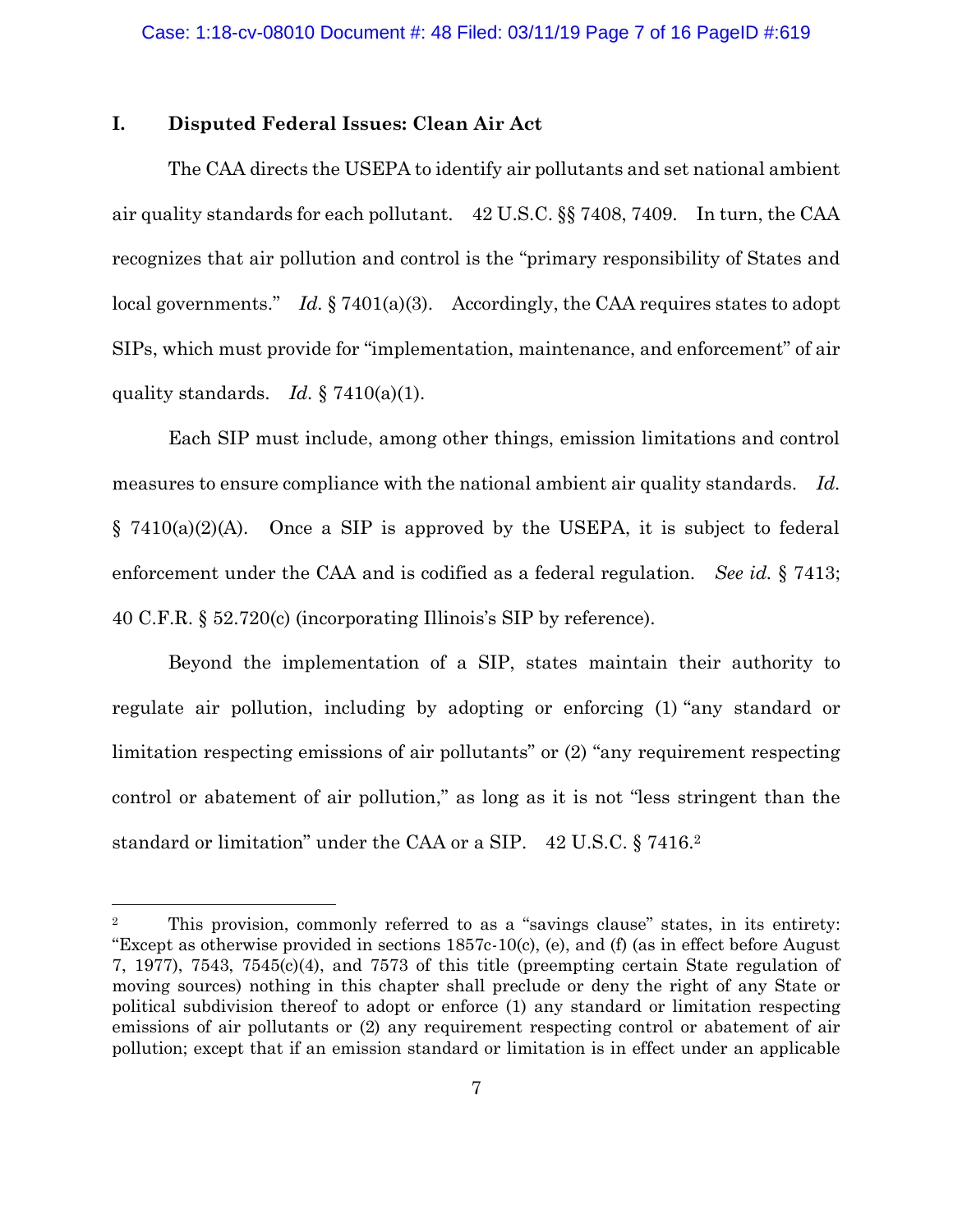Illinois has enacted a SIP that incorporates the national ambient air quality standards, codified at 35 ILL. ADMIN. CODE Part 106 *et seq.* Sterigenics's CAAPP permit was issued under the SIP. In this case, however, the State does not contend that Sterigenics has violated the SIP; rather, it raises claims under two provisions of state environmental law, as well as under the common law of public nuisance. In particular, the State cites to a provision of the Illinois Environmental Protection Act, 415 Ill. Comp. Stat. 5/9(a), which prohibits any "person" from causing, threatening, or allowing the "discharge or emission of any contaminant into the environment in any State so as to cause or tend to cause air pollution in Illinois, either alone or in combination with contaminants from other sources, or so as to violate regulations or standards adopted by the [Pollution Control Board] under this Act."3 The State also

implementation plan or under section 7411 or section 7412 of this title, such State or political subdivision may not adopt or enforce any emission standard or limitation which is less stringent than the standard or limitation under such plan or section." 42 U.S.C. § 7416. A similar provision also appears in the CAA's citizen-suit provision, which provides: "Nothing in this section shall restrict any right which any person (or class of persons) may have under any statute or common law to seek enforcement of any emission standard or limitation or to seek any other relief (including relief against the Administrator or a State agency). Nothing in this section or in any other law of the United States shall be construed to prohibit, exclude, or restrict any State, local, or interstate authority from—(1) bringing any enforcement action or obtaining any judicial remedy or sanction in any State or local court, or (2) bringing any administrative enforcement action or obtaining any administrative remedy or sanction in any State or local administrative agency, department or instrumentality, against the United States, any department, agency, or instrumentality thereof, or any officer, agent, or employee thereof under State or local law respecting control and abatement of air pollution . . . ." *Id.* § 7604(e).

<sup>&</sup>lt;sup>3</sup> Elsewhere in the Act, "contaminant" is defined as "any solid, liquid, or gaseous matter, any odor, or any form of energy, from whatever source." 415 Ill. Comp. Stat. 5/3.165. In turn, "air pollution" is defined as "the presence in the atmosphere of one or more contaminants in sufficient quantities and of such characteristics and duration as to be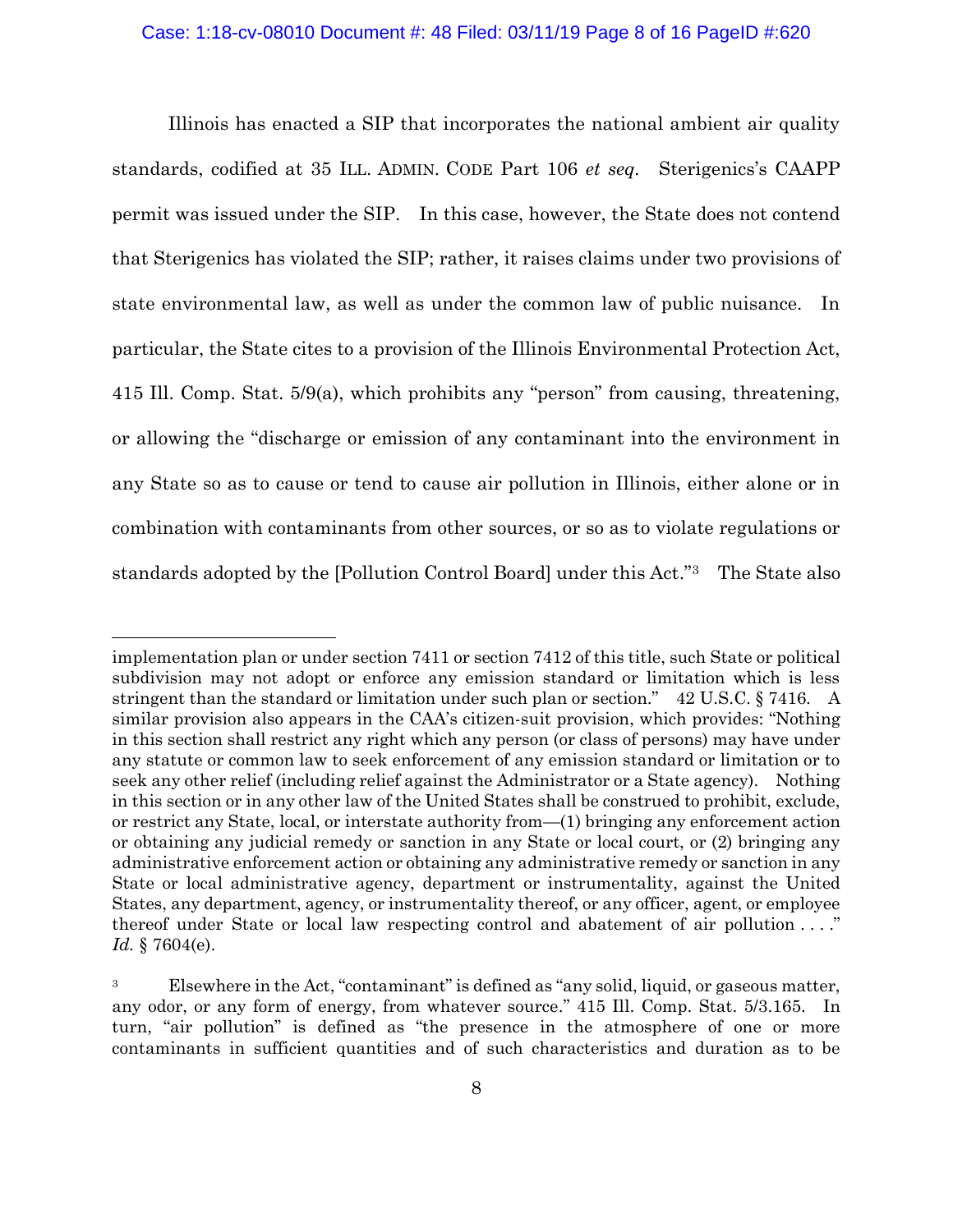#### Case: 1:18-cv-08010 Document #: 48 Filed: 03/11/19 Page 9 of 16 PageID #:621

invokes 35 ILL. ADMIN. CODE  $\S$  201.141, which mirrors 5/9(a) and adds a prohibition against actions that "prevent the attainment or maintenance of any applicable ambient air quality standard." 35 ILL. ADMIN. CODE § 201.141.

As Sterigenics sees it, the State's complaint raises substantial issues under the CAA, because Sterigenics is currently in compliance with the emissions regulations set by the Act and by its CAAPP permit. Sterigenics argues that, by citing to "vague, nonspecific" state environmental standards, the State is attempting to "implement new emissions standards via judicial means" in contravention of the CAA. Def.'s Resp. Mot. Remand at 1, 12, ECF No. 35. It contends that, if the State is allowed to do this, Sterigenics will be subjected to conflicting and confusing standards with respect to ethylene oxide emissions.

The Court might be inclined to take Sterigenics's position if the State were suing it for failing to meet its CAAPP permit obligations, and thus, national air quality standards. As previously discussed, Illinois's SIP is enforceable in federal court and has the force of federal law. *See Indiana v. EPA*, 796 F.3d 803, 806 (7th Cir. 2015) ("Once it is approved by [USEPA], a state rule embodied in a SIP becomes enforceable federal law."). But that is not the basis of the State's claims.

Rather, the State contends that Sterigenics's ethylene oxide emissions violate state law prohibiting air pollution generally, and it asks the state court to enjoin

injurious to human, plant, or animal life, to health, or to property, or to unreasonably interfere with the enjoyment of life or property." *Id.* 5/3.115.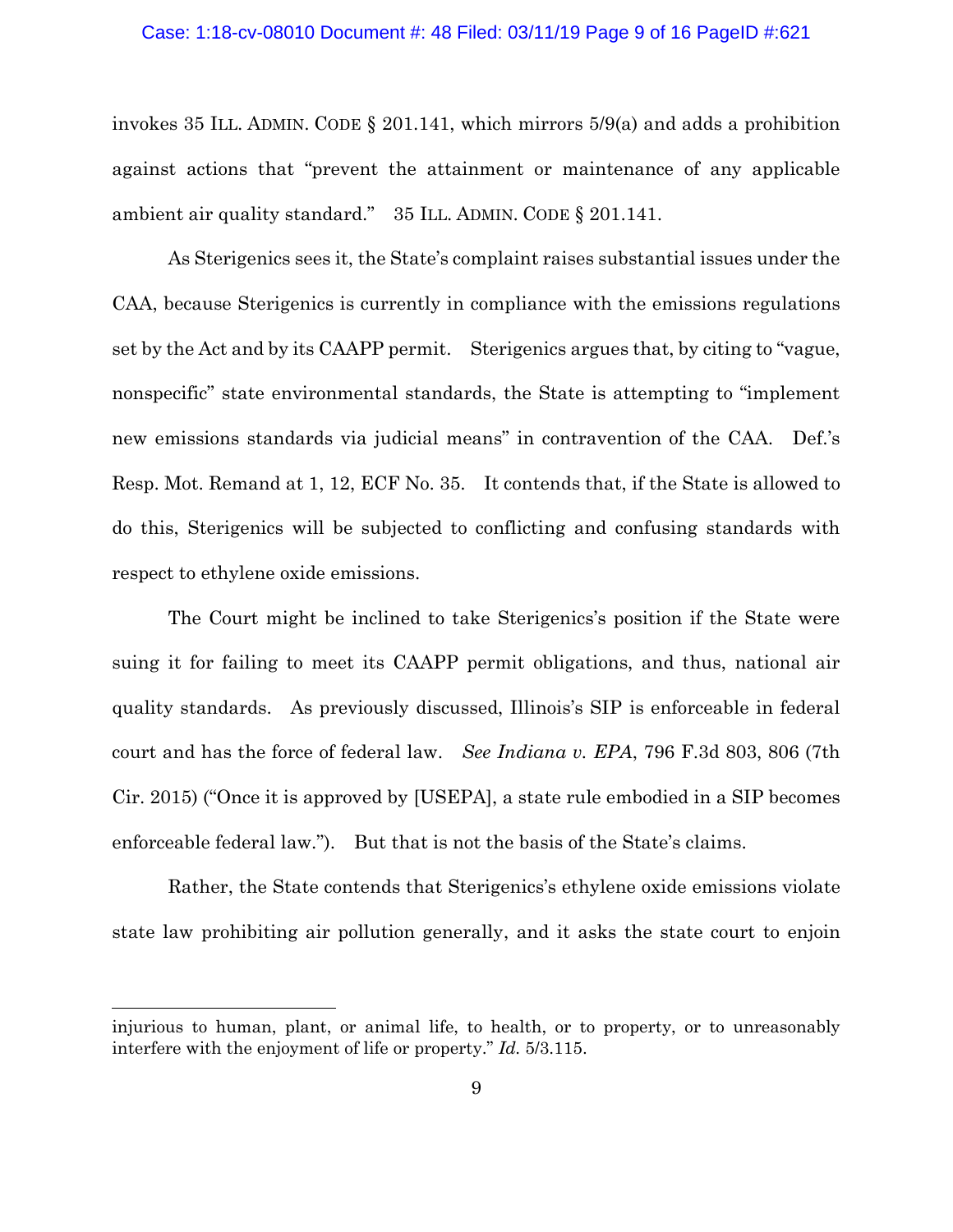#### Case: 1:18-cv-08010 Document #: 48 Filed: 03/11/19 Page 10 of 16 PageID #:622

Sterigenics's pollution *despite* its compliance with the CAA and the SIP. As Sterigenics acknowledges, the State essentially is seeking to impose more stringent emissions standards through the development of state laws and standards outside the context of the CAA. This does not implicate the meaning and scope of federal standards, because Sterigenics is currently meeting those standards. Rather, the scope of *state* law—which may set more stringent standards under the CAA, *see* 42 U.S.C. § 7416—will be the focus of the suit.

Similar lawsuits have been found not to implicate federal law—at least not on the face of the well-pleaded complaint. Most recently, in *Keltner v. SunCoke Energy, Inc.*, a court in the Southern District of Illinois concluded that a suit alleging nuisance, trespass, and negligence did not support federal subject-matter jurisdiction, even though the defendants had permits under the CAA. No. 3:14-cv-01374, 2015 WL 3400234, \*4–5 (S.D. Ill. May 26, 2015). In so doing, the court cited to *Bell v. Cheswick Generating Station*, in which the Third Circuit similarly held that the CAA did not provide a basis to assert federal jurisdiction by way of preemption over the plaintiff's common-law nuisance and trespass action. 734 F.3d 188, 196–97 (3d Cir. 2013). Similarly, the Sixth Circuit has held that a lawsuit brought under general provisions of the Michigan Environmental Protection Act did not raise a federal claim, despite the fact that Michigan had also enacted a SIP. *See Her Majesty the Queen in Right of the Province of Ontario v. City of Detroit, 874 F.2d 332,* 340–44 (6th Cir. 1989).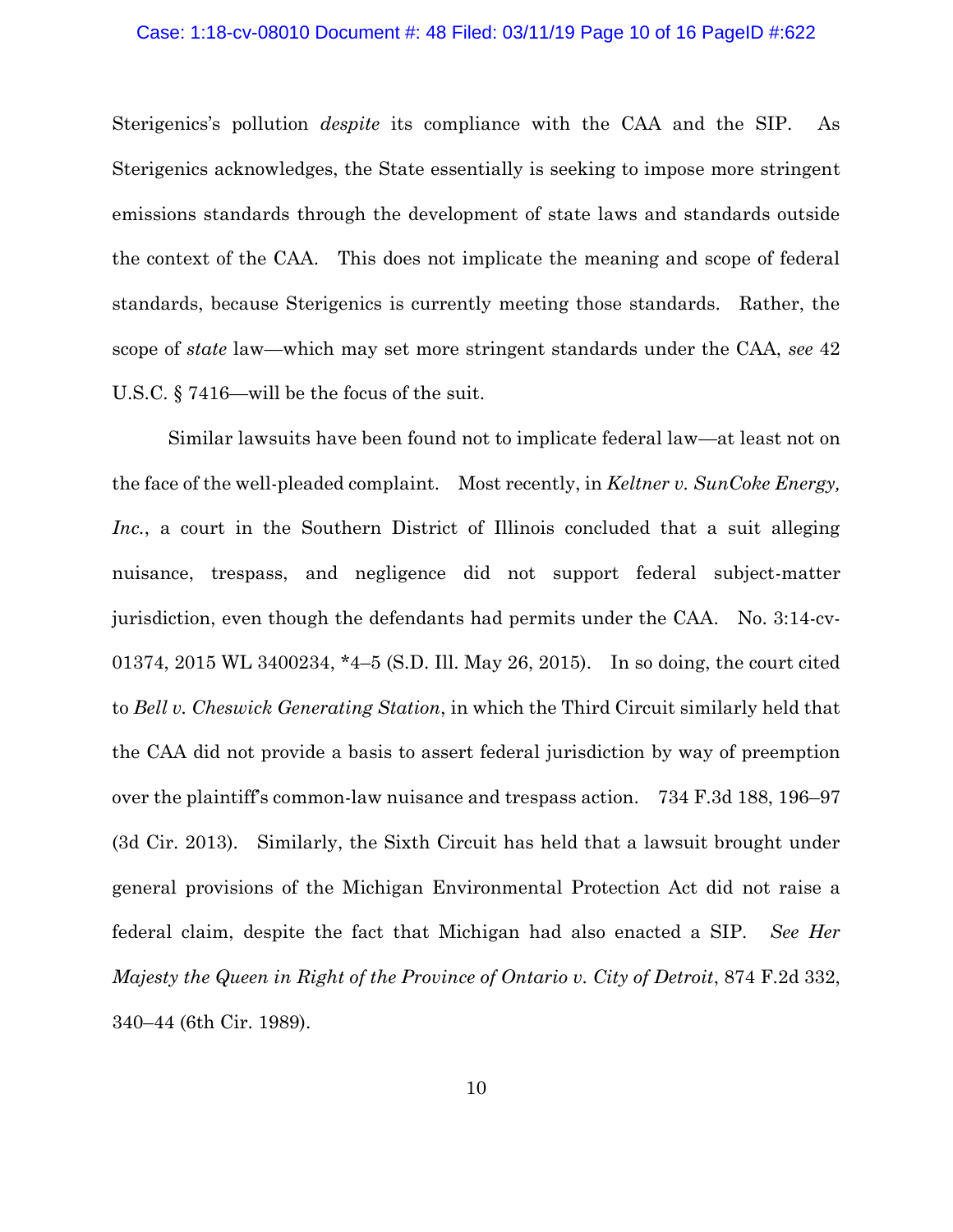#### Case: 1:18-cv-08010 Document #: 48 Filed: 03/11/19 Page 11 of 16 PageID #:623

For its part, Sterigenics relies upon the Fourth Circuit's decision in *North Carolina ex rel. Cooper v. Tennessee Valley Authority*, 615 F.3d 291 (4th Cir. 2010). But that case did not address the issue of federal subject-matter jurisdiction and, thus, is readily distinguishable.

Here, the CAA is material only to the extent that it might provide Sterigenics with a federal defense under the doctrine of preemption. That is, Sterigenics may seek to avoid liability, arguing that the State is improperly attempting to alter the CAA's emissions standards by imposing stricter requirements, or that the creation of alternative state standards will result in unpredictable enforcement contrary to the CAA's goals. Unfortunately for Sterigenics, a defense to state claims predicated on federal law cannot form the basis of removal. *See Caterpillar*, 482 U.S. at 393 ("[A] case may *not* be removed to federal court on the basis of a federal defense, including the defense of pre-emption, even if the defense is anticipated in the plaintiff's complaint, and even if both parties concede that the federal defense is the only question truly at issue.") (emphasis in original); *Her Majesty the Queen*, 874 F.2d at 338–42; *People of the State of Ill. v. Kerr-McGee Chem. Corp.*, 677 F.2d 571, 577–78 (7th Cir. 1982); *Keltner*, 2015 WL 3400234, at \*1–4.

A preemption defense *can* support removal if a federal statute "wholly displaces the state law cause of action through complete pre-emption . . . [such that] a claim which comes within the scope of that cause of action, even if pleaded in terms of state law, is in reality based on federal law." *Beneficial Nat'l Bank v. Anderson*,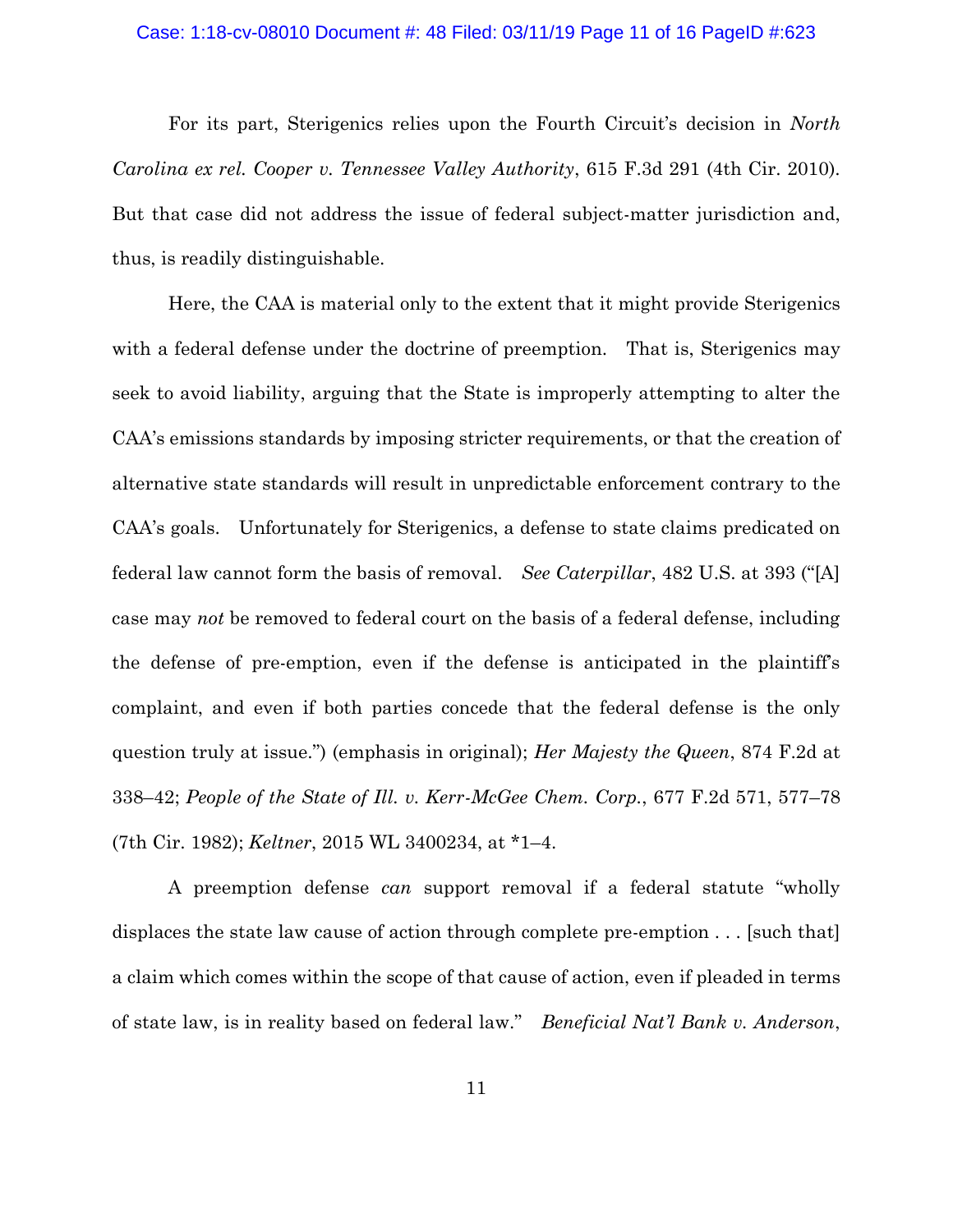#### Case: 1:18-cv-08010 Document #: 48 Filed: 03/11/19 Page 12 of 16 PageID #:624

539 U.S. 1, 8 (2003). But Sterigenics disclaims the applicability of complete preemption. *See* Def.'s Suppl. Mem. at 1, ECF No. 45. And even if it did not, the Court would be inclined to agree with those courts that have concluded that the CAA does *not* completely preempt the field of air-pollution regulation. *See, e.g.*, *Bell*, 734 F.3d at 193–97; *In re Methyl Tertiary Butyl Ether ("MTBE") Prods. Liability Litig.*, 488 F.3d 112, 134–36 (2d Cir. 2007); *Her Majesty the Queen*, 874 F.2d at 342–44; *Keltner*, 2015 WL 3400234, at \*3–4; *Cerny v. Marathon Oil Corp.*, Civ. A. No. SA-13- CA-562-XR, 2013 WL 5560483, at \*8 (W.D. Tex. Oct. 7, 2013).

Sterigenics's federal jurisdiction argument is not salvaged by its reference to the studies supporting the State's suit. Sterigenics points out that the State's complaint relies on a report by the ATSDR, a federal agency. According to Sterigenics, the State's complaint "only arose because of federal action" in the form of the ATSDR report and the USEPA's ongoing air-quality monitoring. Def.'s Resp. Mot. Remand at 6. Accordingly, it contends, any lawsuit concerning those federal actions will "necessarily raise[ ] the question of the meaning and weight of those federal agencies' analyses and conclusions." *Id.* But the ATSDR report and the USEPA's testing are merely pieces of evidence to support the State's claims. Sterigenics asserts that there are questions about the reliability of the ATSDR report; but this concern, too, is a federal defense at most. The existence of federal activities involving Sterigenics does not change the fact that resolution of the State's claims requires only a determination of whether Sterigenics has caused or contributed to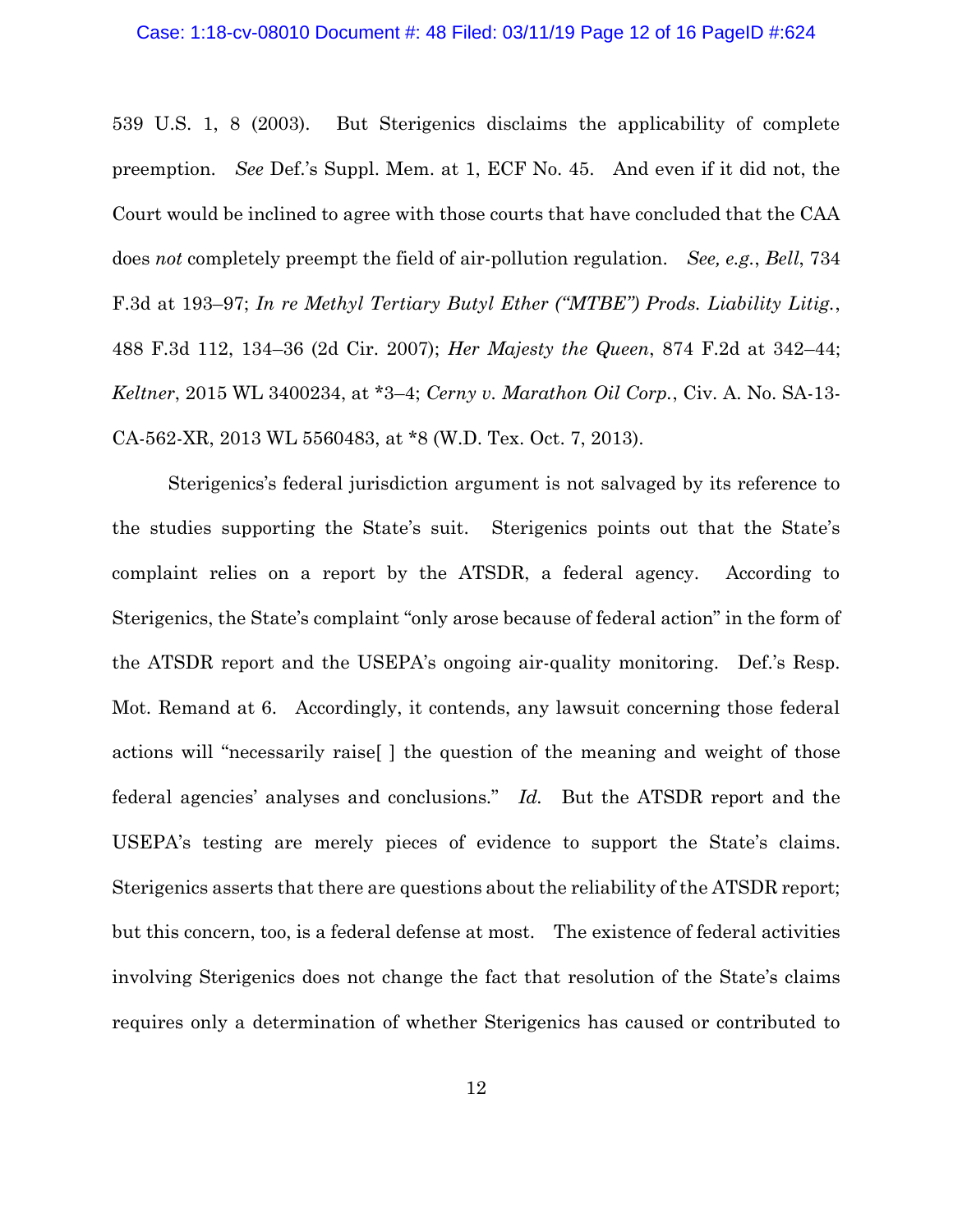"air pollution" under the Illinois Environmental Protection Act and the Pollution Control Board regulations, as well as whether it has created a public nuisance under Illinois common law.

### **II. Federal Cause of Action: Enforcement of Illinois's SIP**

In its initial briefing on the motion to remand, Sterigenics did not argue that the State had raised a claim created by federal law; rather, it focused solely on the existence of disputed federal questions pursuant to *Grable,* 545 U.S. 308. But in its supplemental briefing, Sterigenics posits that, in fact, the State has raised a claim created by a federal law. In support, it points to the State's invocation of 35 ILL. ADMIN. CODE § 201.141, the Pollution Control Board's general prohibition of air pollution. That regulation, Sterigenics points out, is part of Illinois's SIP and is incorporated into the Code of Federal Regulations. Accordingly, Sterigenics argues, any cause of action under § 201.141 is *federal* in nature.4 The State, in response, contends that the SIP is enforceable as state law, not federal law.

The State's characterization of the SIP is not quite right. As previously described, SIPs are incorporated into federal regulations and can be enforced by the USEPA or citizen lawsuits. *See* 42 U.S.C. § 7413; 40 C.F.R. § 52.720(c); *see also*

<sup>&</sup>lt;sup>4</sup> The State argues that this contention is outside the scope of the Court's order requesting supplemental briefing, and thus should be disregarded. The point is well taken, as the Court asked the parties to address only the doctrine of complete preemption in their supplemental briefs. *See* Order of Feb. 15, 2019, ECF No. 44. But subject-matter jurisdiction is not waivable by either party, and the Court has an independent obligation to consider its jurisdiction. *See Hertz Corp. v. Friend*, 559 U.S. 77, 94 (2010). Accordingly, for the sake of completeness, the Court considers Sterigenics's new argument.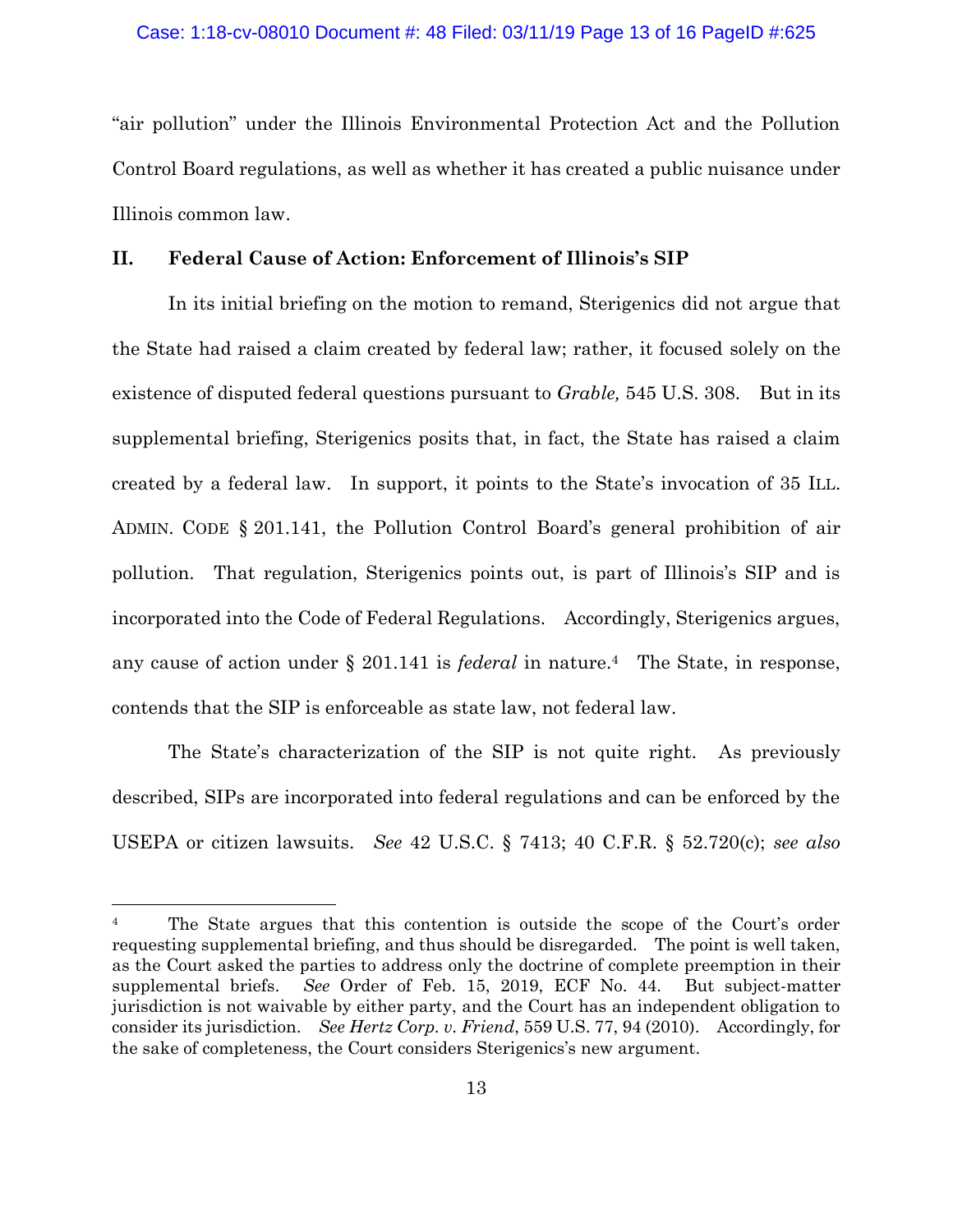### Case: 1:18-cv-08010 Document #: 48 Filed: 03/11/19 Page 14 of 16 PageID #:626

*Indiana,* 796 F.3d at 806. Certainly, if the State or even a private citizen wished to bring an action to enforce Sterigenics's SIP, it could do so under the CAA in a federal court. *See* 42 U.S.C. § 7604(a).

Still, the Court concludes that the State's claim under § 201.141 does not arise under federal law. Unlike the more specific emissions standards set out in other provisions of Illinois's SIP, the broad prohibition in § 201.141 cannot be seen as an "emission standard or limitation"; nor does it create a permitting scheme *per se*. *See McEvoy v. IEI Barges Servs., Inc.*, No. 06 C 50080, 2009 WL 10700262, at \*2–5 (N.D. Ill. Sept. 11, 2009) (concluding that § 201.141's lack of specific standards means that it is not capable of private enforcement through the CAA's citizen-suit provision). In this way, § 201.141 is more similar to the Michigan law at issue in *Her Majesty the Queen*, which did "not impose the sort of specific requirements for emission standards or limitations that are enforceable by the CAA" and therefore was "not the sort of SIP requirement that is generally deemed federal law." 874 F.2d at 341. Although the State can presumably enforce § 201.141 in an action in its own courts, Sterigenics does not explain how the State could raise such a claim as a matter of federal law.

Because the Court concludes that the State's complaint raises issues only of state law under the Illinois Environmental Protection Act, the Pollution Control Board regulations, and Illinois common law, remand is necessary. There are no disputed federal issues on the face of the complaint, and—as there is no way the State could have brought its claims in federal court to begin with—the Court cannot say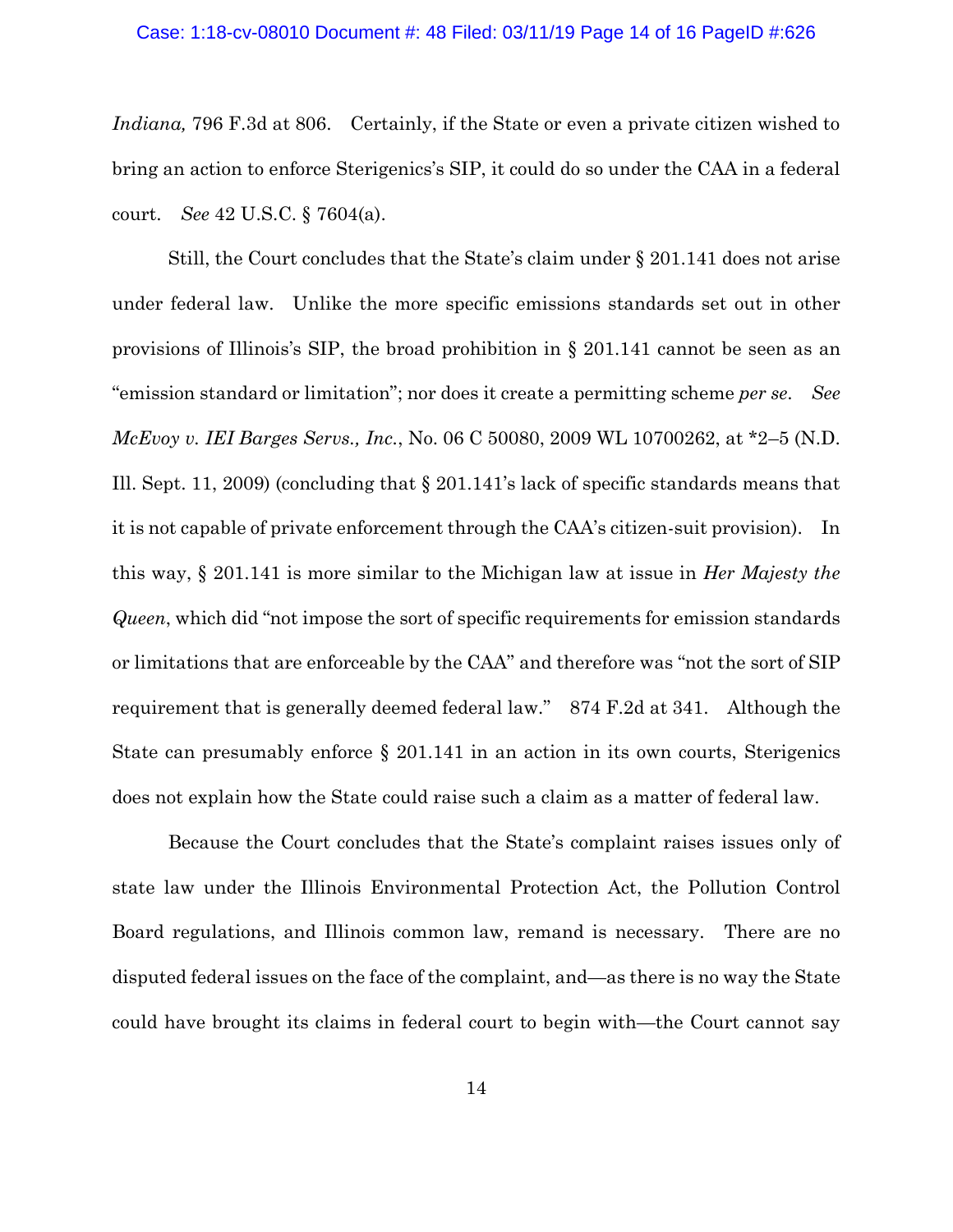that its complaint was drafted artfully to avoid federal jurisdiction.

### **III. Attorney's Fees and Costs**

As a final note, the State asks that the Court award it the reasonable attorneys' fees and costs it incurred in bringing this motion. Under 28 U.S.C. § 1447(c), a remand order "may" require payment of attorney's fees. The Supreme Court has clarified that "[a]bsent unusual circumstances, courts may award attorney's fees under § 1447(c) only where the removing party lacked an objectively reasonable basis for seeking removal. Conversely, when an objectively reasonable basis exists, fees should be denied." *Martin v. Franklin Capital Corp.*, 546 U.S. 132, 141 (2005). Further, "[i]n applying this rule, district courts retain discretion to consider whether unusual circumstances warrant a departure from the rule in a given case." *Id.*

The Court concludes that this is not the type of case in which an award of fees is warranted. Rather, Sterigenics made reasonable arguments in support of its contention that the CAA is implicated by the State's invocation of separate, but related, environmental laws. This is particularly true given that the Pollution Control Board regulations are incorporated within the SIP, parts of which are enforceable in federal court. Accordingly, the Court finds that Sterigenics's attempt to remove this matter to federal court was not so objectively unreasonable as to require payment of the State's fees and costs.